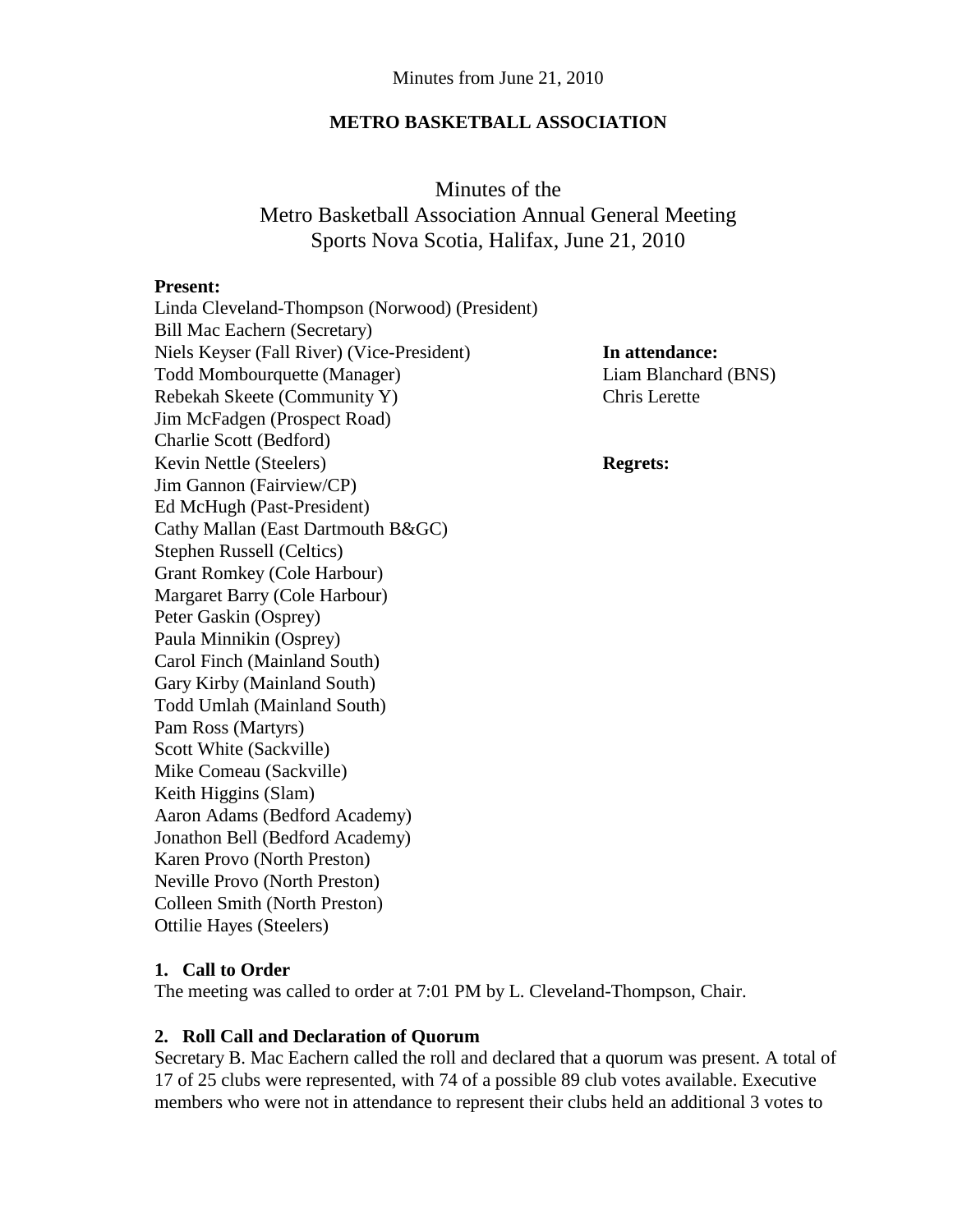bring the total number of votes available to be cast to 77. A polled majority would require 39 votes.

# **3. Opening Remarks from the Chair**

The Chair welcomed all in attendance. She stated that we should limit discussions to the topics being addressed as we have scheduled a presentation by Goalline Sports Administration web service to follow immediately after adjournment.

# **4. Approval of the Agenda**

**10AGM01** Motion: That the agenda be approved as presented. Moved by C. Scott; seconded by E. McHugh. Motion Carried

## **5. Approval of Minutes from the Previous Meeting**

**10AGM02** Motion: That the minutes of the June 8, 2009 meeting be approved as presented. Moved by N. Keyser; seconded by K. Nettle. Motion Carried

## **6. Treasurer's Report**

The Financial Report as prepared by Treasurer C. Lucas was presented in his absence by League Manager T. Mombourquette. The balance at the end of the fiscal year was \$32,302.48 and the balance available to start the 2009-2010 season was projected to be approximately \$17,800. In response to questions Mr. Mombourquette stated that there was an increase cost of over \$18,000 in administrative costs due to the use of Spotters at games and paying higher rates for experienced Scorekeepers in order to retain them from year to year. He also stated that the over \$14,000 in cheques which had not yet been cashed were written to referees and scorekeepers.

**10AGM03** Motion: That the Treasurer's Report be accepted as presented.

Moved by R. Skeete; seconded by K. Higgins. Motion Carried

# **7. League Manager's Report**

T. Mombourquette presented the League Manager's Report. E. McHugh stated in response to the report that the tiered pay scale for scorekeepers appeared to work very well as we did retain a fair number of older scorekeepers and there were great improvements overall. He went on to state that the use of Spotter also worked very well.

**10AGM04** Motion: That the League Manager's Report be accepted as presented. Moved by C. Scott; seconded by R. Skeete. Motion Carried

# **8. President's Report**

**10AGM05** Motion: That the President's Report be accepted as presented. Moved by R. Skeete; seconded by C. Scott. Motion Carried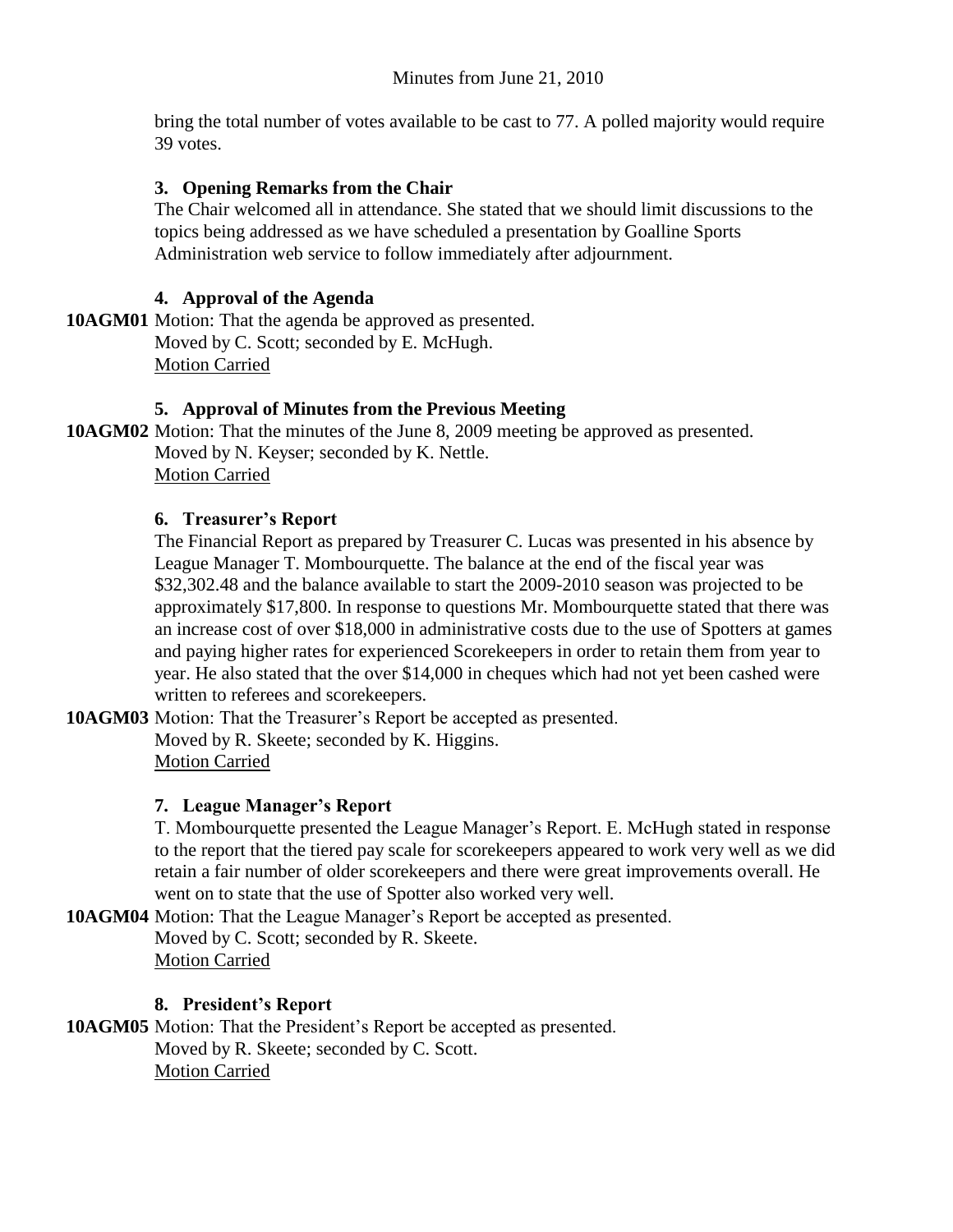# **9. Standing Committee Reports** Rules Committee – Committee Chair B. Mac Eachern stated that there had been 5 proposals brought forth to the committee and that the committee was recommending adoption of 4 of them. Each were brought forth under separate motions. **10AGM06** Motion: To amend Rule 11.3 of the Metro Basketball Association Rules of Play by striking the clause "8 Players by half time" and substituting the clause "8 players by the start of play in the second half". Moved by B. Mac Eachern; seconded by P. Minnikin. Motion Carried **10AGM07** Motion: To amend Rule 9.4 of the Metro Basketball Association Rules of Play to read: "Subject to Rule 9.3, in the Bantam, Midget, Juvenile and Junior divisions, only enough players can be called up to make a total number of 7 players for a game". Moved by B. Mac Eachern; seconded by P. Minnikin. Motion Carried **10AGM08** Motion: To amend Rule 8 of the Metro Basketball Association Rules of Play to read: "Each team shall be permitted a total of 5 time outs, 2 of which may be taken in the first half and 3 of which may be taken in the second half". Moved by B. Mac Eachern; seconded by C. Scott. Motion Carried **10AGM09** Motion: To repeal Rule 4.5 of the Metro Basketball Association Rules of Play and to amend Rule 4.4 to read: "In Bantam, Midget, Juvenile and Junior age classes, if a team is ahead by 25 points or more, the leading team shall no longer be permitted to employ full or half court pressure defense of any kind". Moved by B. Mac Eachern; seconded by K. Higgins. Motion Carried **10AGM09a** Amendment to the Motion: That the words "or half" be dropped from the proposed amendment to Rule 4.4 so that it reads: "In Bantam, Midget, Juvenile and Junior age classes, if a team is ahead by 25 points or more, the leading team shall no longer be permitted to employ full court pressure defense of any kind". Moved by E. McHugh; seconded by N. Keyser. Amendment Carried Amended Motion Carried Constitution and By-Laws Committee - No report to present as the committee did not meet.

## **10. Canada Games Break**

T. Mombourquette reported on the effects that the Canada Games and associated school closures will have on our 2010-11 season. He presented the proposed dates for the regular season and playoffs and stated that the games will also affect Provincials, club hosted tournaments such as the Bedford Classic, and create issues with referee scheduling. Consensus was that this was an unusual circumstance and we would do the best we can to work around it.

C. Scott stated that the Bedford Classic will base its schedule on the MBA schedule and run later than normal. L Blanchard stated that Provincials will also be pushed back.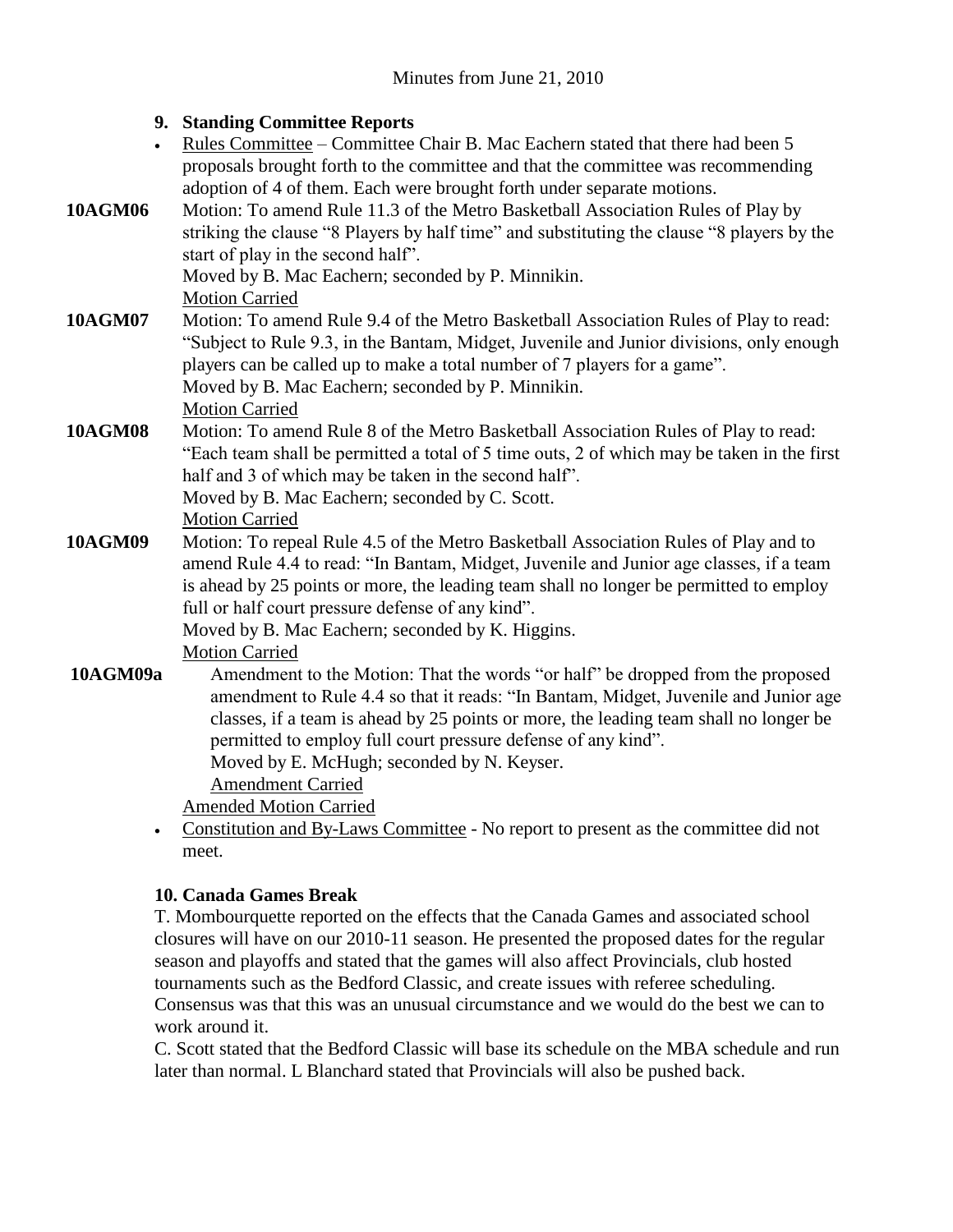### **11. Fee Structure for 2010-2011 Season**

League Manager T. Mombourquette stated that fees are to remain the same at \$1550 per team.

### **12. Juvenile and Junior Age Classes**

T. Mombourquette explained that we had run a pilot program on combining the Juvenile and Junior age classes. It has not proved to be a successful as hoped with high caliber players some of whom are former high school players, playing for Junior teams against Juvenile teams who are mainly made up of players who could not at present make their high school rosters. The result was very lopsided games.

**10AGM10** Motion: That the Juvenile and Junior age classes be split into separate divisions.

Moved by K. Higgins; seconded by C. Scott.

#### Motion Carried

A brief discussion took place on the matter of NSSAF rules permitting Division 2 high school and Junior Varsity teams to play in the MBA. A consensus that this is an NSSAF matter first and that we would deal with it if and when an application by a school team to join the league was made.

#### **13. Executive Election**

The following slate of candidates was put forward to make up the MBA Executive:

| President        | N. Keyser             |
|------------------|-----------------------|
| Vice-President - | M. Maessen            |
| Treasurer        | C. Lucas              |
| Secretary        | <b>B.</b> Mac Eachern |
| Past President - | L. Cleveland-Thompson |
| Directors        | R. Skeete             |
|                  | K. Nettle             |
|                  | O. Hayes              |
|                  | K. Provo              |

B. Mac Eachern noted that M. Maessen was not present to accept nomination but had expressed an interest. Should he decline the position another director would have to be nominated to be the Vice-President.

#### **10AGM11** Motion: That the slate of candidates for the MBA Executive be accepted as presented. Moved by K. Higgins; seconded by C. Scott. Motion Carried

## **14. Other Items as May Arise**

- E. McHugh and G. Kirby put forth the idea that the history of minor basketball in Metro should be captured before it is no longer possible and asked that the Executive follow up on this idea. P. Minnikin suggested striking an ad-hoc committee for the purpose.
- **10AGM12** Motion: That an ad-hoc committee be struck to investigate possibility of researching the history of minor basketball in the Metro area and that the committee should report back at the next AGM.

Moved by P. Minnikin; seconded by E. McHugh.